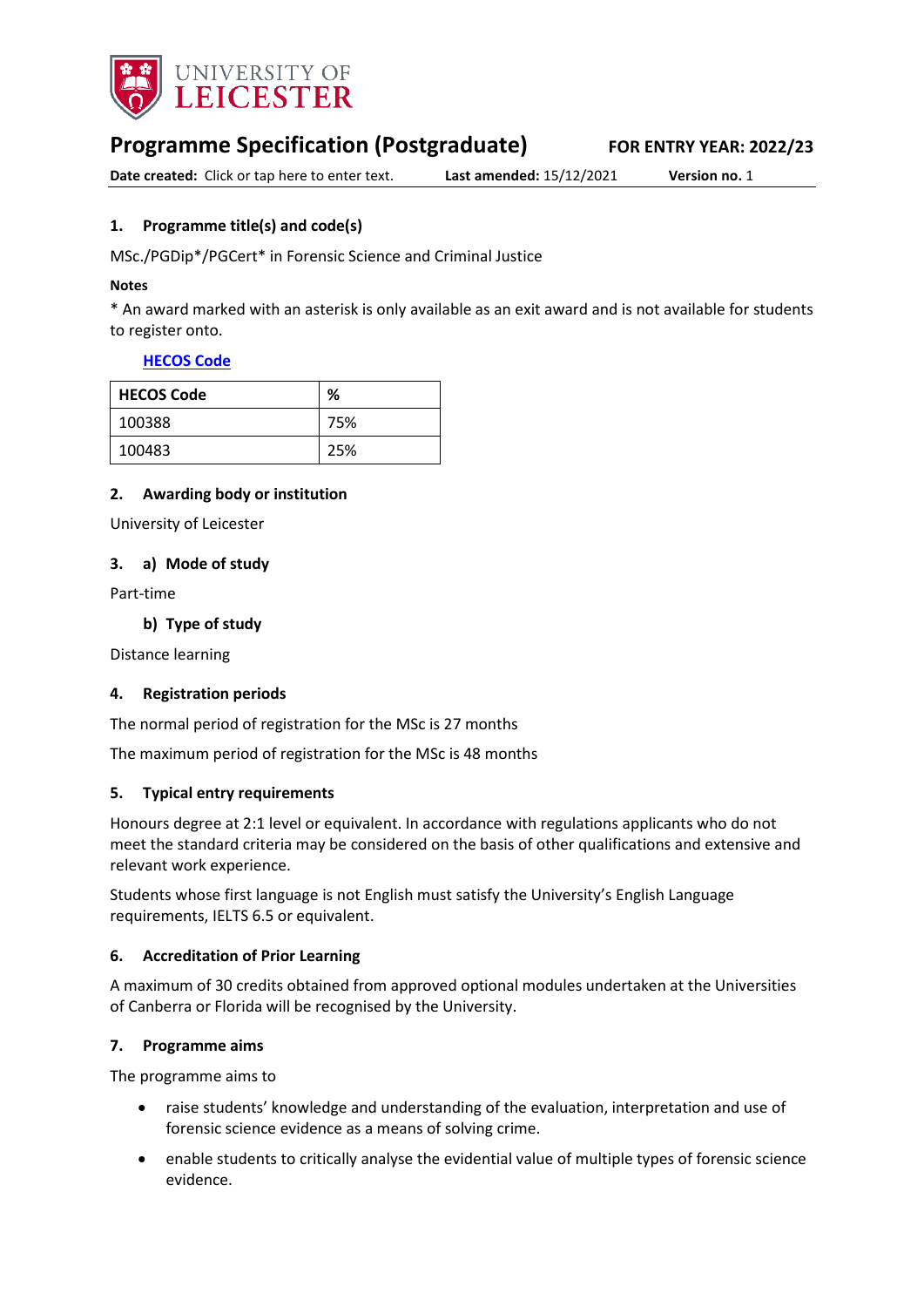• equip students to engage in forensic science research and to conduct independent evaluations of forensic science evidence.

### **8. Reference points used to inform the programme specification**

- QAA Benchmarking Statement
- Framework for Higher Education Qualifications (FHEQ)
- UK Quality Code for Higher Education
- [University Learning](https://www2.le.ac.uk/offices/sas2/quality/learnteach) Strategy
- [University Assessment Strategy](https://www2.le.ac.uk/offices/sas2/quality/learnteach)
- University of Leicester Periodic Developmental Review Report
- External Examiners' reports (annual)
- United Nations Education for Sustainable Development Goals
- Student Destinations Data

#### **9. Programme Outcomes**

Unless otherwise stated, programme outcomes apply to all awards specified in [1.](#page-0-0) Programme title(s).

### **Discipline specific knowledge and competencies**

i) Knowledge

| <b>Intended Learning</b>                                                            | <b>Teaching and Learning Methods</b>                                                                                                                                                          | <b>How Demonstrated?</b>                                  |
|-------------------------------------------------------------------------------------|-----------------------------------------------------------------------------------------------------------------------------------------------------------------------------------------------|-----------------------------------------------------------|
| <b>Outcomes</b>                                                                     |                                                                                                                                                                                               |                                                           |
| Advanced knowledge of the use<br>of forensic science as a means<br>of solving crime | DL materials (voice over<br>presentations, podcasts, video<br>footage) on Blackboard, directed<br>reading (e-library) and activities,<br>dissertation supervision and<br>independent research | MCQ's, assessed written assignments<br>and a dissertation |

#### ii) Concepts

| <b>Intended Learning</b><br><b>Outcomes</b>                                                                                           | <b>Teaching and Learning Methods</b>                                                                                                                                                          | <b>How Demonstrated?</b>                                  |
|---------------------------------------------------------------------------------------------------------------------------------------|-----------------------------------------------------------------------------------------------------------------------------------------------------------------------------------------------|-----------------------------------------------------------|
| Enhanced appreciation of<br>concepts of evidence evaluation<br>and evidential value in the<br>context of forensic science<br>evidence | DL materials (voice over<br>presentations, podcasts, video<br>footage) on Blackboard, directed<br>reading (e-library) and activities,<br>dissertation supervision and<br>independent research | MCQ's, assessed written assignments<br>and a dissertation |

#### iii) Techniques

| <b>Intended Learning</b><br><b>Outcomes</b>               | <b>Teaching and Learning Methods</b>                                                                                                                                                          | <b>How Demonstrated?</b>                                                                   |
|-----------------------------------------------------------|-----------------------------------------------------------------------------------------------------------------------------------------------------------------------------------------------|--------------------------------------------------------------------------------------------|
| Ability to apply an<br>understanding of these<br>concepts | DL materials (voice over<br>presentations, podcasts, video<br>footage) on Blackboard, directed<br>reading (e-library) and activities,<br>dissertation supervision and<br>independent research | Blackboard discussion groups,<br>MCQ's, assessed written assignments<br>and a dissertation |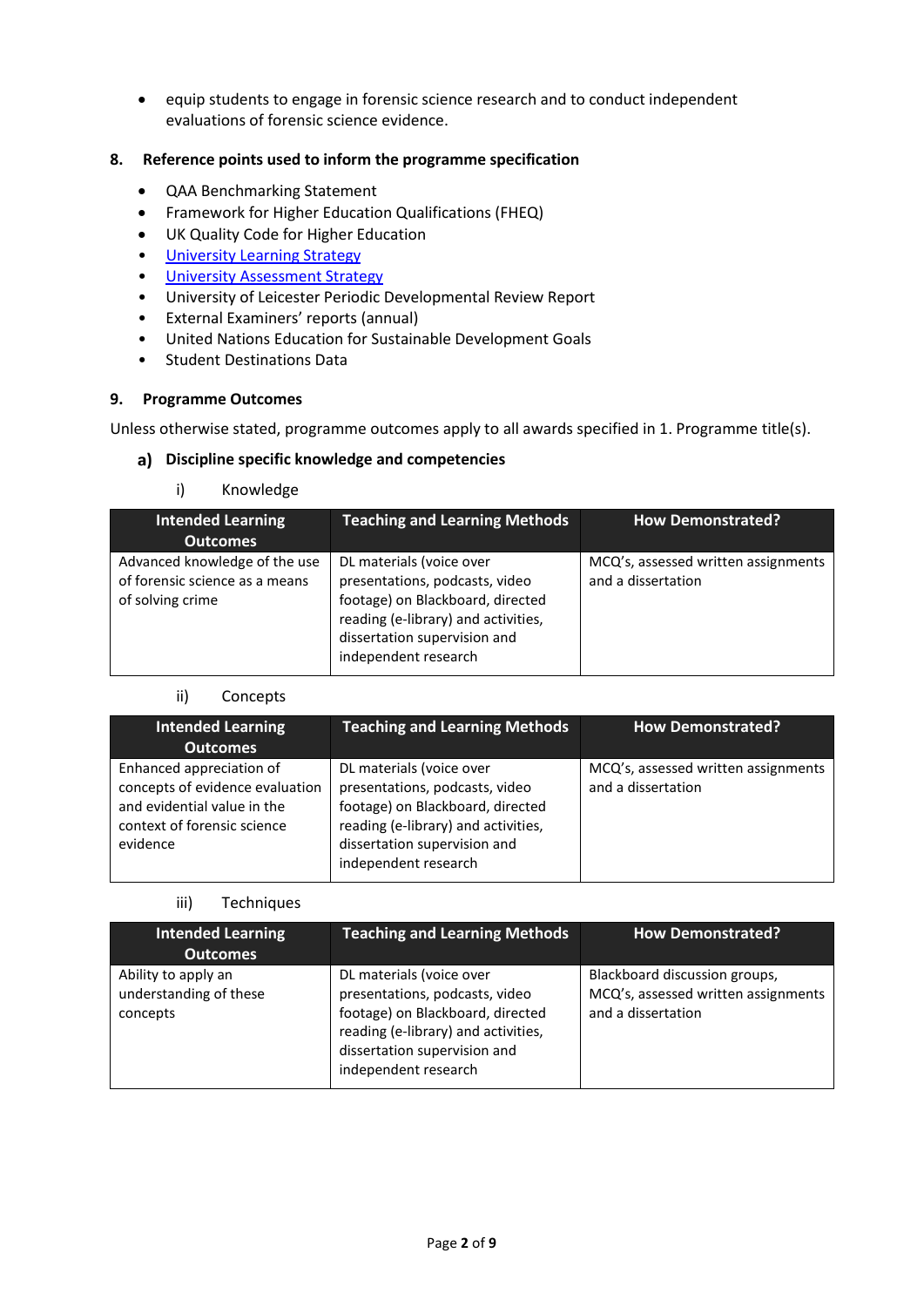# iv) Critical analysis

| <b>Intended Learning</b><br><b>Outcomes</b>                                                                                                                             | <b>Teaching and Learning Methods</b>                                                                                                                                                          | <b>How Demonstrated?</b>                                                                   |
|-------------------------------------------------------------------------------------------------------------------------------------------------------------------------|-----------------------------------------------------------------------------------------------------------------------------------------------------------------------------------------------|--------------------------------------------------------------------------------------------|
| Ability to apply an<br>understanding and critical<br>assessment of the evaluation<br>and evidential value of forensic<br>science evidence to multiple<br>evidence types | DL materials (voice over<br>presentations, podcasts, video<br>footage) on Blackboard, directed<br>reading (e-library) and activities,<br>dissertation supervision and<br>independent research | Blackboard discussion groups,<br>MCQ's, assessed written assignments<br>and a dissertation |

### v) Presentation

| <b>Intended Learning</b><br><b>Outcomes</b>                                                                   | <b>Teaching and Learning Methods</b>                                                                                                                                                          | <b>How Demonstrated?</b>                                                            |
|---------------------------------------------------------------------------------------------------------------|-----------------------------------------------------------------------------------------------------------------------------------------------------------------------------------------------|-------------------------------------------------------------------------------------|
| Ability to argue the evidential<br>value and interpretation of<br>multiple forensic science<br>evidence types | DL materials (voice over<br>presentations, podcasts, video<br>footage) on Blackboard, directed<br>reading (e-library) and activities,<br>dissertation supervision and<br>independent research | Blackboard discussion groups,<br>assessed written assignments and a<br>dissertation |

# vi) Appraisal of evidence

| <b>Intended Learning</b><br><b>Outcomes</b>                                                                        | <b>Teaching and Learning Methods</b>                                                                                                                                                          | <b>How Demonstrated?</b>                                                                   |
|--------------------------------------------------------------------------------------------------------------------|-----------------------------------------------------------------------------------------------------------------------------------------------------------------------------------------------|--------------------------------------------------------------------------------------------|
| Ability to analyze critically and<br>assess the evidential value of<br>multiple forensic science<br>evidence types | DL materials (voice over<br>presentations, podcasts, video<br>footage) on Blackboard, directed<br>reading (e-library) and activities,<br>dissertation supervision and<br>independent research | Blackboard discussion groups,<br>MCQ's, assessed written assignments<br>and a dissertation |

# **b)** Transferable skills

# i) Research skills

| <b>Intended Learning</b><br><b>Outcomes</b>                                                                                                                                                                       | <b>Teaching and Learning Methods</b>                                                                                                                                                          | <b>How Demonstrated?</b>                                                            |
|-------------------------------------------------------------------------------------------------------------------------------------------------------------------------------------------------------------------|-----------------------------------------------------------------------------------------------------------------------------------------------------------------------------------------------|-------------------------------------------------------------------------------------|
| Ability to undertake a critical<br>evaluation of new technologies<br>and their relevance to the use<br>of an unseen problem,<br>exemplified via the example of<br>forensic science as a means of<br>solving crime | DL materials (voice over<br>presentations, podcasts, video<br>footage) on Blackboard, directed<br>reading (e-library) and activities,<br>dissertation supervision and<br>independent research | Blackboard discussion groups,<br>assessed written assignments and a<br>dissertation |

## ii) Communication skills

| <b>Intended Learning</b><br><b>Outcomes</b>                                                                                        | <b>Teaching and Learning Methods</b>                                                                 | <b>How Demonstrated?</b>                                                            |
|------------------------------------------------------------------------------------------------------------------------------------|------------------------------------------------------------------------------------------------------|-------------------------------------------------------------------------------------|
| Ability to produce written<br>material in a competent fashion<br>that demonstrates arguments<br>effectively, clearly and concisely | Directed reading (e-library) and<br>activities, dissertation supervision<br>and independent research | Blackboard discussion groups,<br>assessed written assignments and a<br>dissertation |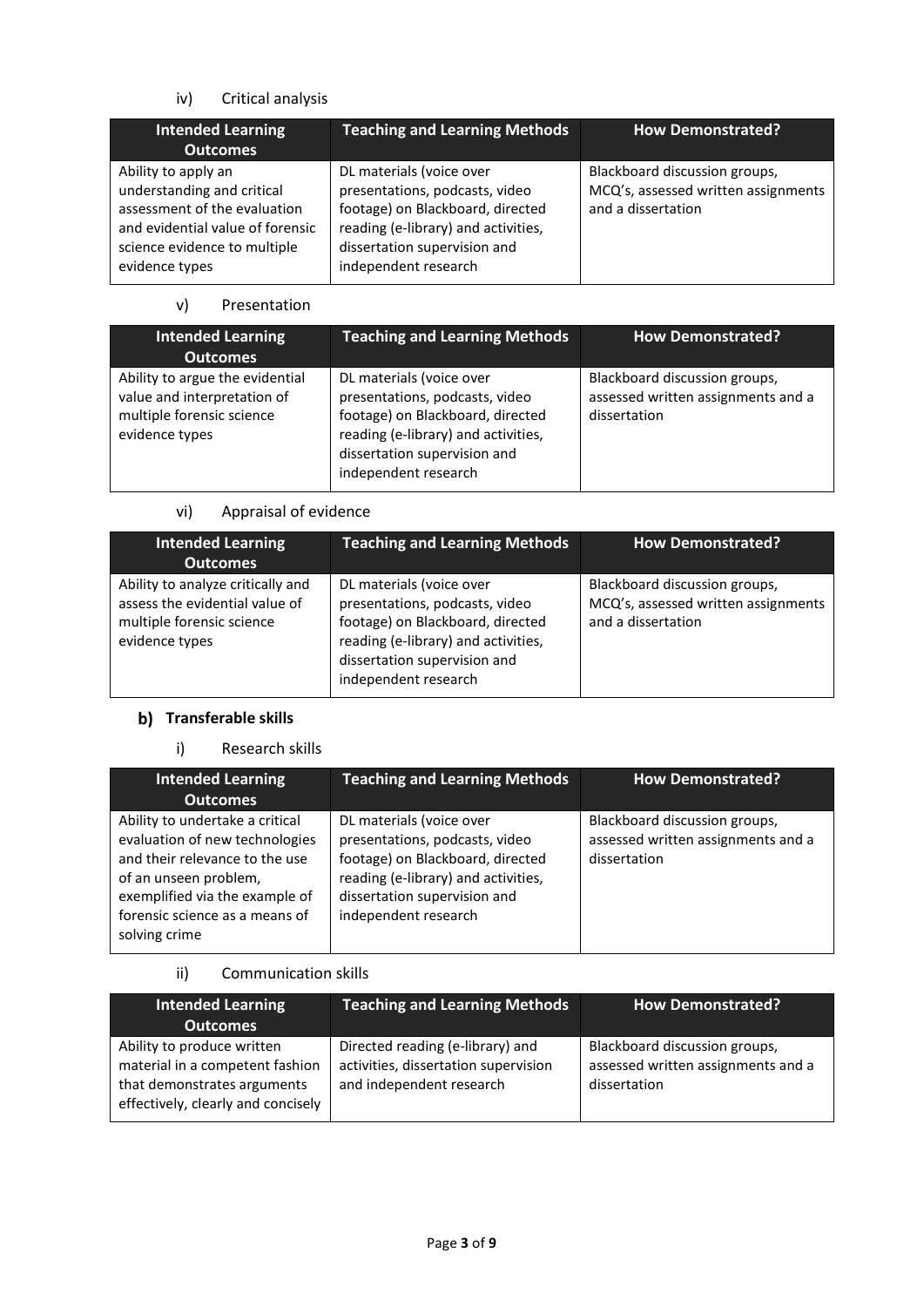### iii) Data presentation

| <b>Intended Learning</b><br><b>Outcomes</b>                    | <b>Teaching and Learning Methods</b>                                                                                                                                                | <b>How Demonstrated?</b>                                             |
|----------------------------------------------------------------|-------------------------------------------------------------------------------------------------------------------------------------------------------------------------------------|----------------------------------------------------------------------|
| Ability to present findings in a<br>logical and concise manner | DL materials (voice over<br>presentations, podcasts, video<br>footage) on Blackboard, directed<br>reading (e-library) and activities<br>related specifically to research<br>methods | Blackboard discussion groups,<br>MCQ's, assessed written assignments |

### iv) Working relationships

| <b>Intended Learning</b><br><b>Outcomes</b> | <b>Teaching and Learning Methods</b> | <b>How Demonstrated?</b>    |
|---------------------------------------------|--------------------------------------|-----------------------------|
| Ability to contribute to, and               | Directed reading (e-library) and     | Participation in Blackboard |
| comment on, group discussions               | activities                           | discussion groups           |

## v) Managing learning

| <b>Intended Learning</b><br><b>Outcomes</b>            | <b>Teaching and Learning Methods</b>                                                                                                                                                                                      | <b>How Demonstrated?</b>                                                                                                                            |
|--------------------------------------------------------|---------------------------------------------------------------------------------------------------------------------------------------------------------------------------------------------------------------------------|-----------------------------------------------------------------------------------------------------------------------------------------------------|
| Ability to work independently<br>and organise learning | DL materials (voice over<br>presentations, podcasts, video<br>footage) on Blackboard, directed<br>reading (e-library) and activities,<br>dissertation supervision and<br>independent research. Advice on<br>study skills. | Participation in Blackboard<br>discussion groups and regular<br>contact with course administration,<br>module tutors and dissertation<br>supervisor |

### vi) Career management

| <b>Intended Learning</b><br><b>Outcomes</b>                                       | <b>Teaching and Learning Methods</b>                                                       | <b>How Demonstrated?</b>                         |
|-----------------------------------------------------------------------------------|--------------------------------------------------------------------------------------------|--------------------------------------------------|
| Ability to apply the skills and<br>knowledge learned in a<br>professional context | Communication with colleagues<br>from diverse geographical and<br>professional backgrounds | Participation in Blackboard<br>discussion groups |

# **10. Special features**

All modules (both compulsory and optional) relate to the use of forensic science evidence as a means of solving crime and will equip the student to critically assess the evidential value of multiple evidence types and their relevance, in a professional context.

This course is offered in conjunction with the University of Florida and University of Canberra. Students registered on this course will be given the opportunity to select up to 30 credits in total of optional modules from those offered by Florida or Canberra in their second year. Students registered at Florida or Canberra will be able to study University of Leicester modules as associate students.

### **11. Indicators of programme quality**

This programme represents a new taught postgraduate discipline for the university and comprises module contributions from all colleges. Its multidisciplinary nature makes it appropriate to consider accreditation from the UK Forensic Science Society and the US Academy of Forensic Sciences.

# **12. Criteria for award and classification**

This programme follows the standard scheme of taught postgraduate award and classification set out i[n Senate Regulations](http://www.le.ac.uk/senate-regulations) – see the version of *Senate Regulation 6 governing taught postgraduate programmes of study* relevant to year of entry.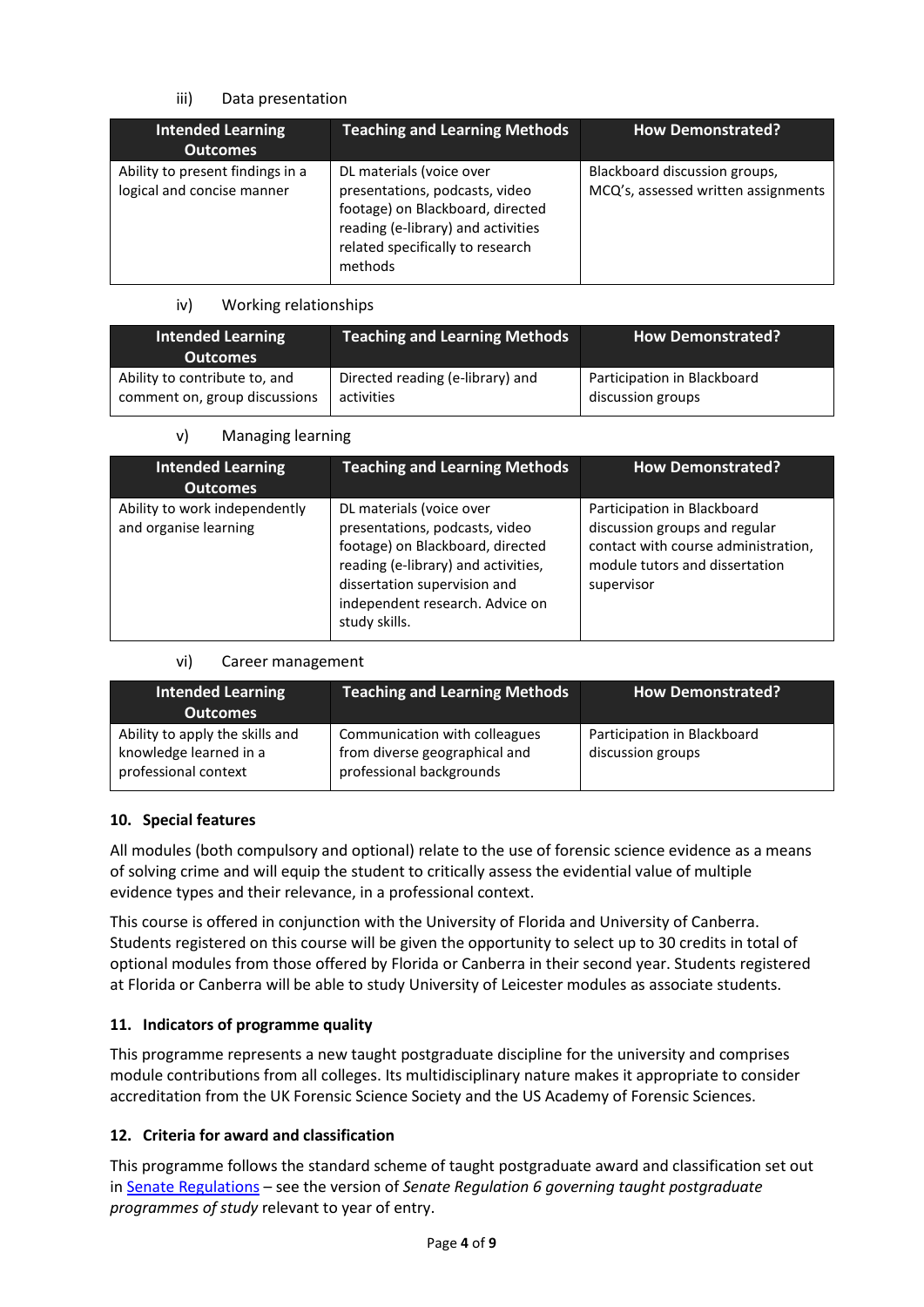The following additional award requirements for this programme have been approved:

• Modules undertaken at the Universities of Canberra and Florida will be assessed in accordance with the marking schemes of those universities with the marks being converted to a University grade in line with an approved conversion scheme as follows:

| Florida Grade | Florida % | Canberra Grade   | Leicester % | Leicester Grade |
|---------------|-----------|------------------|-------------|-----------------|
| A             |           | High distinction | $75 - 100$  | Distinction     |
| A             | 90        | Distinction      | $70 - 74$   | Distinction     |
| A-            |           | Credit           | $68 - 69$   | Merit           |
| B+            |           | Credit           | $68 - 69$   | Merit           |
| B             | 80        | Credit           | $60 - 67$   | Merit           |
| $B -$         |           | Pass             | $58 - 59$   | Pass            |
| $C+$          |           | Pass             | $58 - 59$   | Pass            |
| C             | 70        | Pass             | $50 - 57$   | Pass            |
| $C-$          |           | Fail             | < 50        | Fail            |
| D+            |           | Fail             | < 50        | Fail            |
| D             | 60        | Fail             | $< 50$      | Fail            |
| E             | Fail      | Fail             | < 50        | Fail            |
| F             | Fail      | Fail             | < 50        | Fail            |

### *Conversion of Grading Systems*

### **13. Progression points**

As defined i[n Senate Regulations](http://www.le.ac.uk/senate-regulation6) - refer to the version of *Senate Regulation 6 governing taught postgraduate programmes of study* relevant to year of entry.

The following additional progression requirements for this programme have been approved:

• Students' progress will be reviewed on the completion of the first 60 credits of taught modules and again on completion of 120 credits of taught modules. At this stage progression decisions will be taken in accordance with those specified in the Senate Regulation 6 for taught postgraduate programmes. Boards of Examiners may recommend interim awards as appropriate in accordance with the Senate Regulation 6 for Taught Programmes. [http://www2.le.ac.uk/offices/sas2/regulations/general-](http://www2.le.ac.uk/offices/sas2/regulations/general-regulations-for-taught-programmes) [regulations-for-taught-programmes](http://www2.le.ac.uk/offices/sas2/regulations/general-regulations-for-taught-programmes)

In cases where a student has failed to meet a requirement to progress he or she will be required to withdraw from the course and a recommendation will be made to the Board of Examiners for an intermediate/exit award where appropriate.

#### **14. Rules relating to re-sits or re-submissions**

As defined i[n Senate Regulations](http://www.le.ac.uk/senate-regulation6) - refer to the version of *Senate Regulation 6 governing taught postgraduate programmes of study* relevant to year of entry.

### **15. External Examiners reports**

The details of the External Examiner(s) for this programme and the most recent External Examiners' reports for this programme can be found at [exampapers@Leicester](https://exampapers.le.ac.uk/) [log-in required]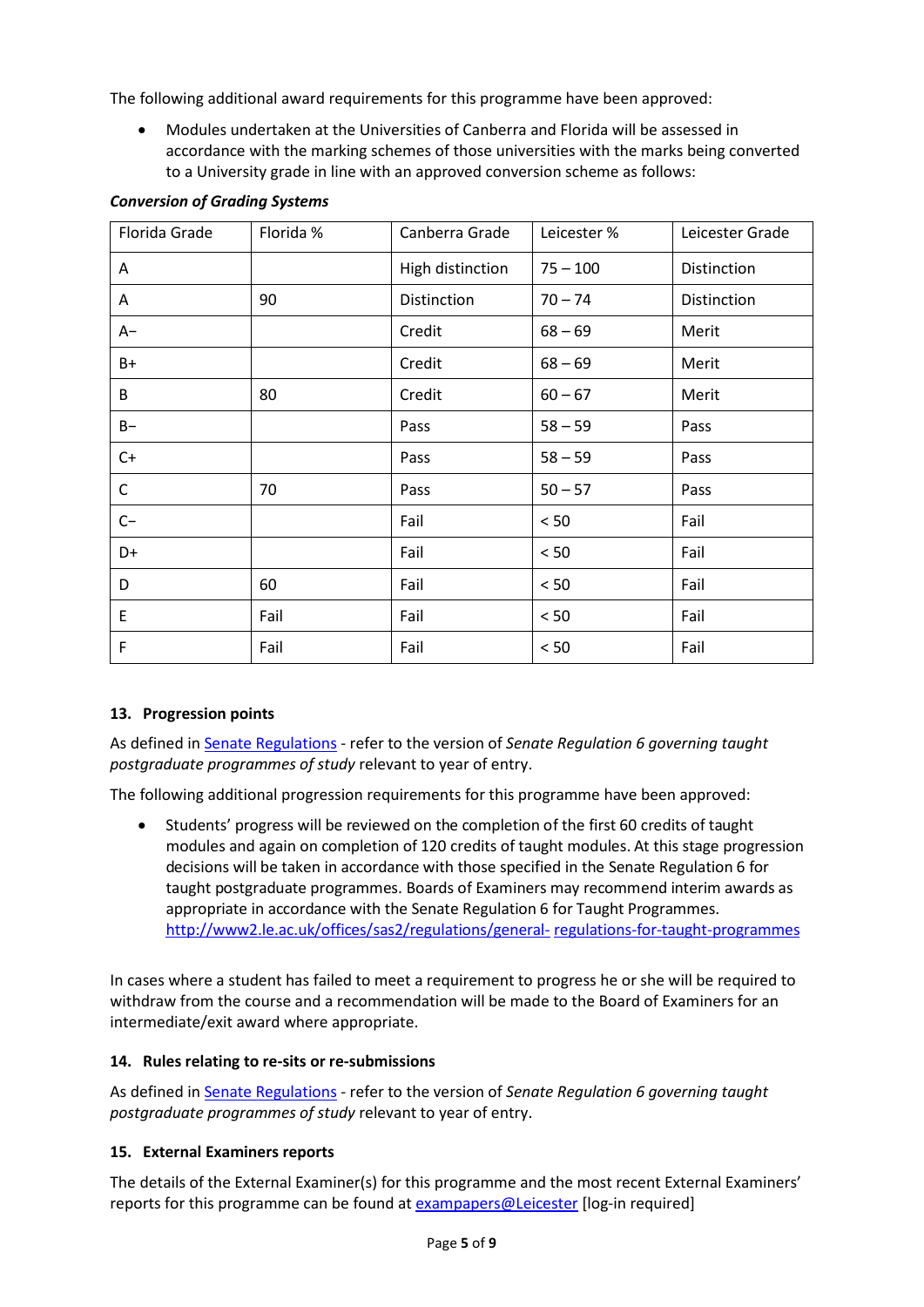# **16. Additional features** (e.g. timetable for admissions)

There will be one intake per annum in October.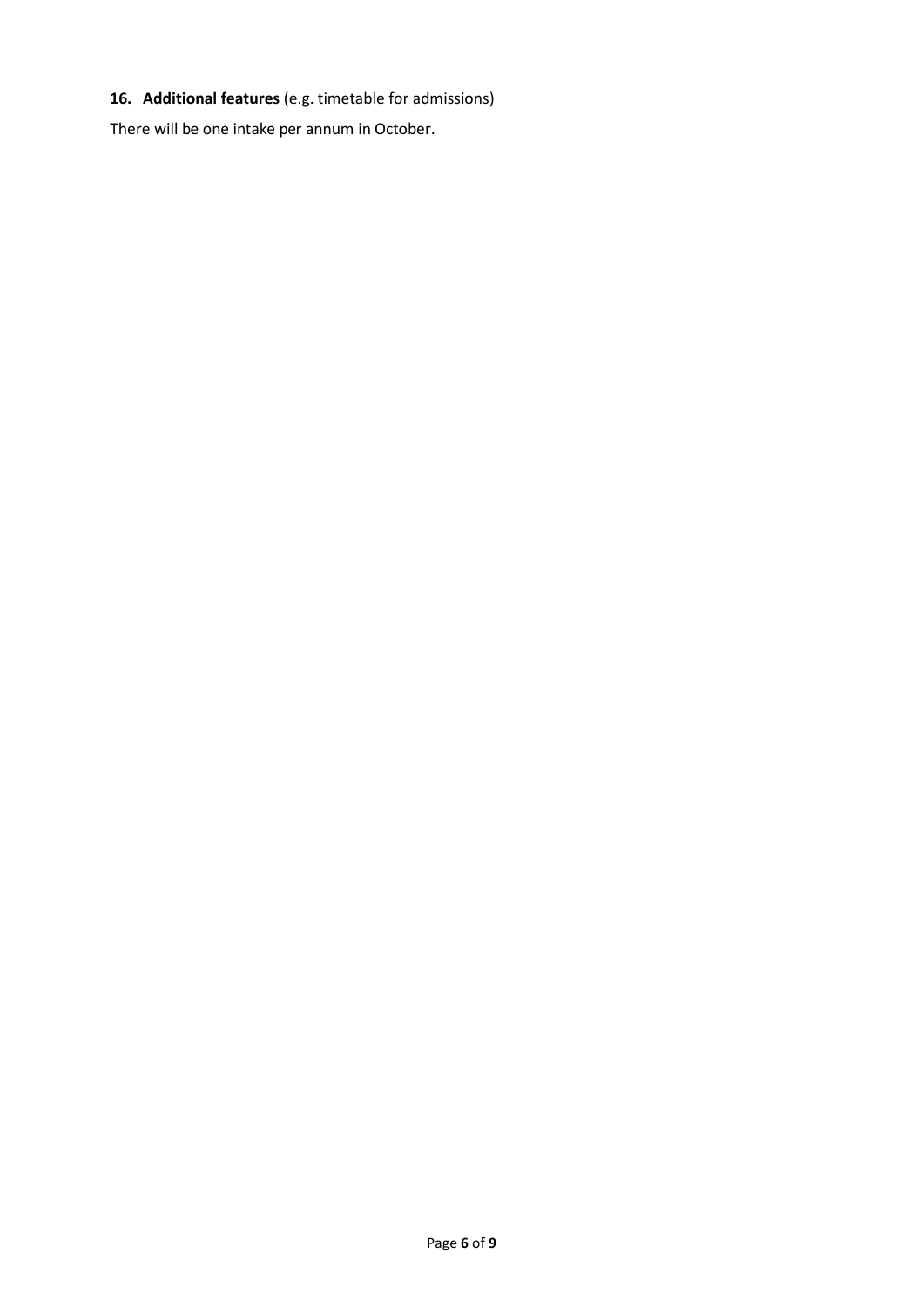

# **Programme Specification (Postgraduate) FOR ENTRY YEAR:** Choose an item.

**Date created:** Click or tap here to enter text. **Last amended:** 15/12/2021 **Version no.** Choose an item.

## **Appendix 1: Programme structure (programme regulations)**

The University regularly reviews its programmes and modules to ensure that they reflect the current status of the discipline and offer the best learning experience to students. On occasion, it may be necessary to alter particular aspects of a course or module.

Forensic Science and Criminal Justice MSc

#### **Updates to the programme**

| Academic year affected | Module Code(s) | Update |
|------------------------|----------------|--------|
|                        |                |        |
|                        |                |        |
|                        |                |        |
|                        |                |        |

#### **Credit breakdown**

| <b>Status</b> | <b>Year long</b>   | Semester 1         | Semester 2         | Other delivery<br>period |
|---------------|--------------------|--------------------|--------------------|--------------------------|
| Core taught   | Choose an<br>item. | Choose an<br>item. | Choose an<br>item. | 60 credits               |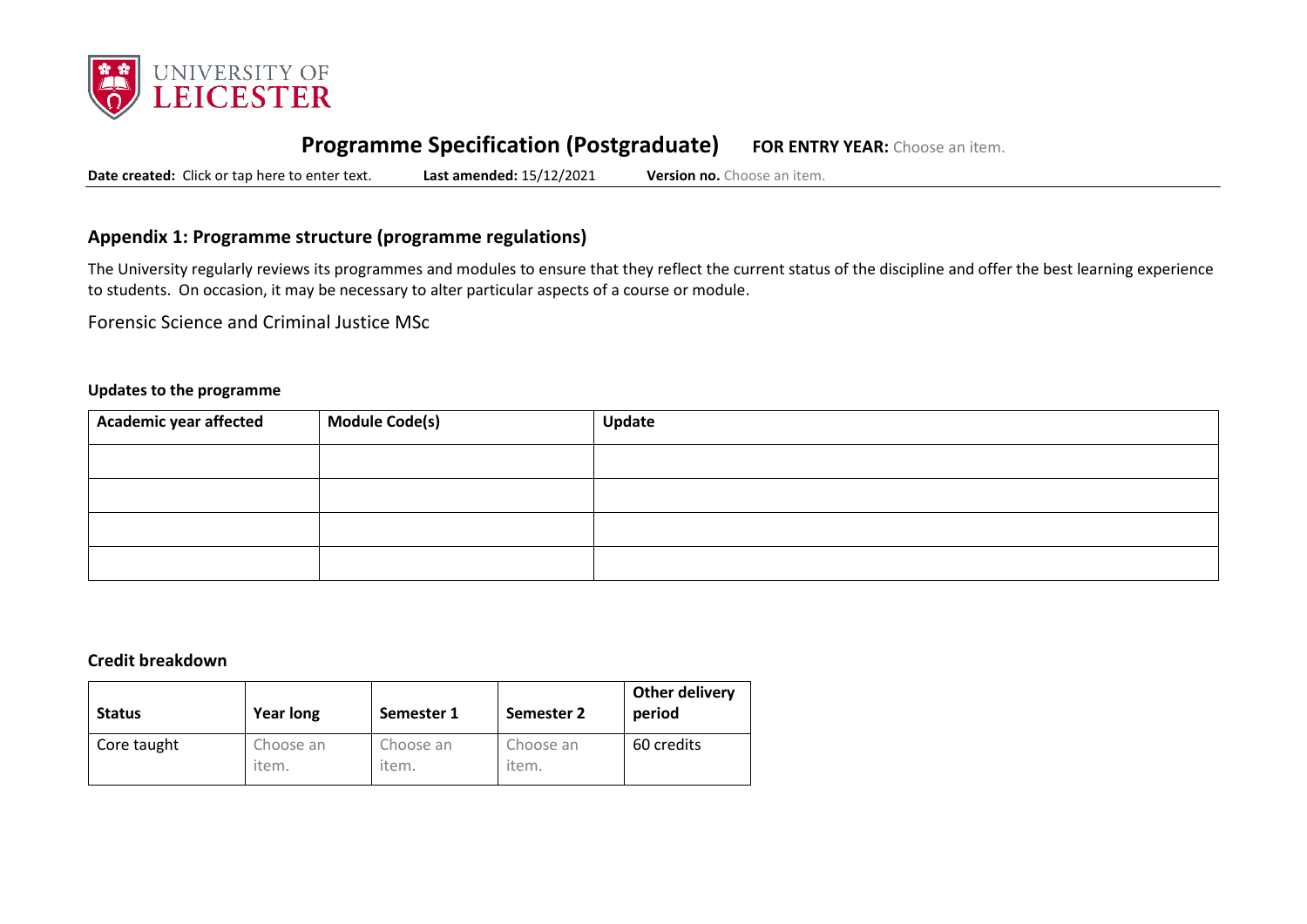| <b>Status</b>        | <b>Year long</b>   | Semester 1         | Semester 2         | Other delivery<br>period |
|----------------------|--------------------|--------------------|--------------------|--------------------------|
| Optional             | Choose an<br>item. | Choose an<br>item. | Choose an<br>item. | 60 credits               |
| Dissertation/project | Choose an<br>item. | Choose an<br>item. | Choose an<br>item. | 60 credits               |

180 credits in total

# **Level 7/Year 1 2022/23**

# Core modules

| Delivery period | Code   | <b>Title</b>                        | <b>Credits</b> |
|-----------------|--------|-------------------------------------|----------------|
| October         | CH7201 | Crime Scene Examination             | 15 credits     |
| October         | CH7202 | Trace Evidence Analysis             | 15 credits     |
| February        | CH7203 | Evidential Value and Interpretation | 15 credits     |
| February        | CH7204 | <b>Research Methods</b>             | 15 credits     |

# **Notes**

n/a

# **Level 7/Year 2 2023/24**

# Core modules

| <b>Delivery period</b> | Code   | <b>Title</b> | <b>Credits</b> |
|------------------------|--------|--------------|----------------|
| June                   | CH7260 | Dissertation | 60 credits     |

### **Notes**

n/a